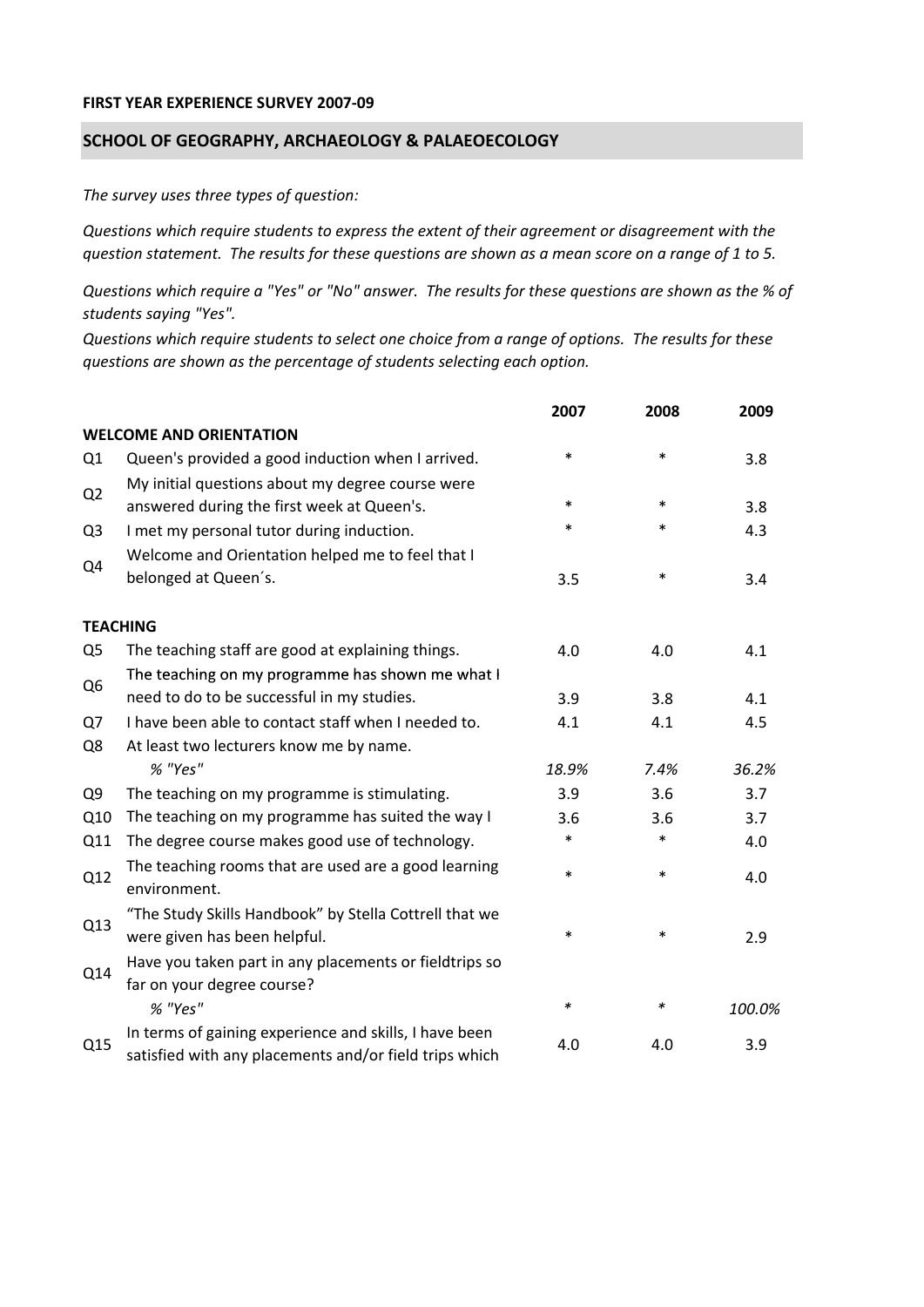|                 |                                                                                                      | 2007   | 2008   | 2009   |
|-----------------|------------------------------------------------------------------------------------------------------|--------|--------|--------|
|                 | <b>ASSESSMENT AND FEEDBACK</b>                                                                       |        |        |        |
| Q16             | Feedback on my work has been prompt (within three<br>weeks of submission of the work).               | 3.5    | 3.9    | 3.8    |
| Q17             | Feedback on my work has helped me in my learning.                                                    | 3.7    | 3.4    | 3.6    |
| Q18             | The criteria used in assessing work were made clear at<br>the beginning of my programme.             | 3.8    | 4.1    | 3.8    |
| Q19             | I am satisfied with my academic performance on my<br>modules.                                        | 3.5    | 3.7    | 3.7    |
|                 | <b>LEARNING RESOURCES</b>                                                                            |        |        |        |
| Q <sub>20</sub> | The library resources (eg, books, journals) are good<br>enough for my needs.                         | 3.9    | 4.3    | 3.9    |
| Q21             | The library services (eg, borrower services, information,<br>training) are good enough for my needs. | 3.7    | 4.1    | 3.6    |
| Q <sub>22</sub> | I have been able to access computers when I needed to.                                               | 4.4    | 4.4    | 4.1    |
| <b>SERVICES</b> |                                                                                                      |        |        |        |
|                 | Where I have used them, I have been satisfied with the following:                                    |        |        |        |
| Q <sub>23</sub> | <b>Accommodation Office</b>                                                                          | 3.4    | 3.7    | 3.6    |
| Q <sub>24</sub> | <b>Admissions Office</b>                                                                             | 4.0    | 3.9    | 3.9    |
| Q <sub>25</sub> | <b>Campus Eating Places</b>                                                                          | $\ast$ | $\ast$ | 3.6    |
| Q <sub>26</sub> | Careers Services, Work Placement Centre, Jobshop                                                     | 3.6    | 3.4    | 3.5    |
| Q <sub>27</sub> | <b>Counselling Service</b>                                                                           | $\ast$ | $\ast$ | 3.5    |
| Q <sub>28</sub> | <b>Disability Services</b>                                                                           | 3.3    | 3.4    | 3.2    |
| Q <sub>29</sub> | <b>Health Services</b>                                                                               | 3.4    | 2.9    | $\ast$ |
| Q30             | <b>Finance Office</b>                                                                                | 3.9    | 3.8    | 3.5    |
| Q31             | Learning Development Service                                                                         | $\ast$ | $\ast$ | 3.6    |
| Q <sub>32</sub> | Queen's International                                                                                | 3.0    | 2.8    | 3.2    |
| Q <sub>33</sub> | Queen's Sport (PEC)                                                                                  | $\ast$ | $\ast$ | 4.0    |
| Q34             | Student Jobshop                                                                                      | $\ast$ | $\ast$ | 3.3    |
| Q <sub>35</sub> | <b>Student Records and Examinations</b>                                                              | 4.0    | 3.7    | 3.8    |
| Q36             | <b>Student Support</b>                                                                               | 3.8    | 3.6    | $\ast$ |
| Q <sub>37</sub> | <b>Student Guidance Centre</b>                                                                       | *      | 3.9    | 3.7    |
| Q38             | <b>Students' Union</b>                                                                               | *      | $\ast$ | 4.4    |
| Q39             | University Clubs and Societies                                                                       | *      | $\ast$ | 3.8    |
| Q40             | The Students' Union has enhanced my experience at<br>Queen's                                         | *      | $\ast$ | 3.7    |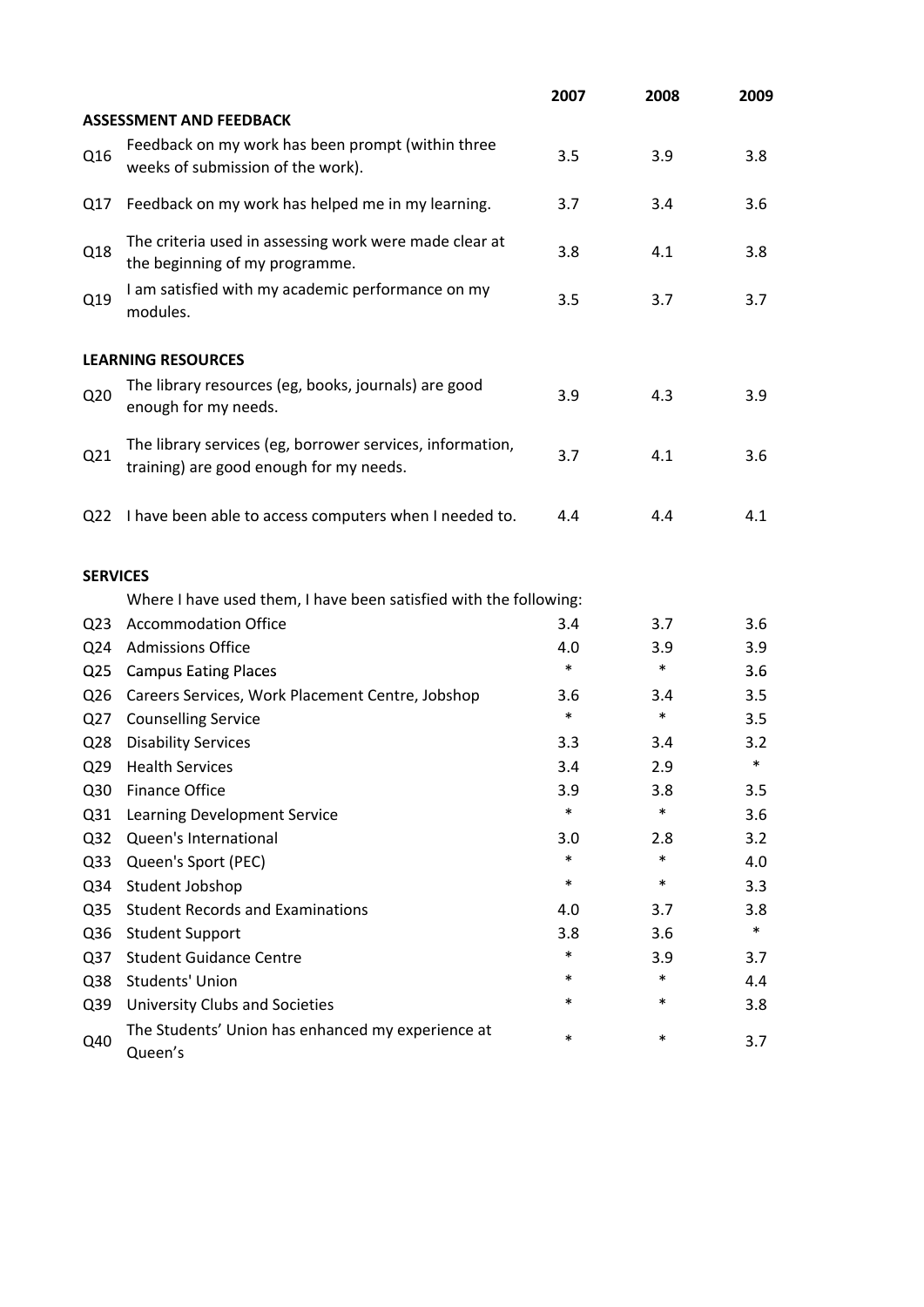|                 |                                                                                                  | 2007   | 2008   | 2009 |
|-----------------|--------------------------------------------------------------------------------------------------|--------|--------|------|
| <b>ADVICE</b>   |                                                                                                  |        |        |      |
|                 | I have received sufficient guidance about the academic choices open to me:                       |        |        |      |
| Q41             | Pre-Admission (from Admissions Office)                                                           | 3.4    | 3.6    | 3.3  |
| Q42             | Post-admission (from Schools, Academic Staff)                                                    | 3.4    | 3.6    | 3.5  |
| Q43             | From other staff in the School (once I had arrived at                                            | *      | $\ast$ | 3.6  |
| Q44             | Queen's information on tuition fees and bursaries was<br>helpful.                                | $\ast$ | $\ast$ | 3.0  |
|                 | The most useful source of information on tuition fees                                            |        |        |      |
| Q45             | and financial support was:                                                                       |        |        |      |
|                 | Secondary School                                                                                 | 18.9%  | 33.3%  | ∗    |
|                 | E&LB/LEA                                                                                         | 35.8%  | 31.5%  | *    |
|                 | <b>UCAS</b>                                                                                      | 20.8%  | 18.5%  |      |
|                 | Queen's literature (leaflets, correspondence)                                                    | 15.1%  | 11.1%  | *    |
|                 | Queen's website                                                                                  | 5.7%   | 3.7%   | *    |
|                 | Other                                                                                            | 3.8%   | 1.9%   | *    |
|                 | PERSONAL DEVELOPMENT                                                                             |        |        |      |
| Q46             | My programme requires me to work with other<br>students.                                         | 3.8    | 3.8    | 3.9  |
| Q47             | I have received sufficient advice about Personal<br>Development Planning (PDP).                  | 3.1    | 3.0    | 3.4  |
| Q48             | I am not as motivated towards my studies as I should<br>be.                                      | 2.8    | 2.9    | 3.1  |
| Q49             | Having Personal Tutors for first year students is a good<br>idea.                                | $\ast$ | $\ast$ | 4.0  |
| Q50             | I haven't done the background reading expected of me.                                            | 3.2    | 2.9    | 3.0  |
| Q51             | Academic work at this level is harder than I expected it<br>to be.                               | 3.2    | 2.9    | 3.1  |
| Q <sub>52</sub> | I feel I have made the right choice of programme.                                                | 3.8    | 4.1    | 4.1  |
| Q53             | I know what I want to do when I graduate.                                                        | 2.8    | 2.6    | 2.8  |
| Q54             | I am confident that my programme will lead to a job at<br>a level that matches my qualification. | 3.4    | 3.5    | 3.5  |
| Q <sub>55</sub> | I enjoy the social side of being at Queen's.                                                     | 4.2    | 4.3    | 4.0  |
| Q56             | I know about Degree Plus.                                                                        | $\ast$ | $\ast$ | 3.4  |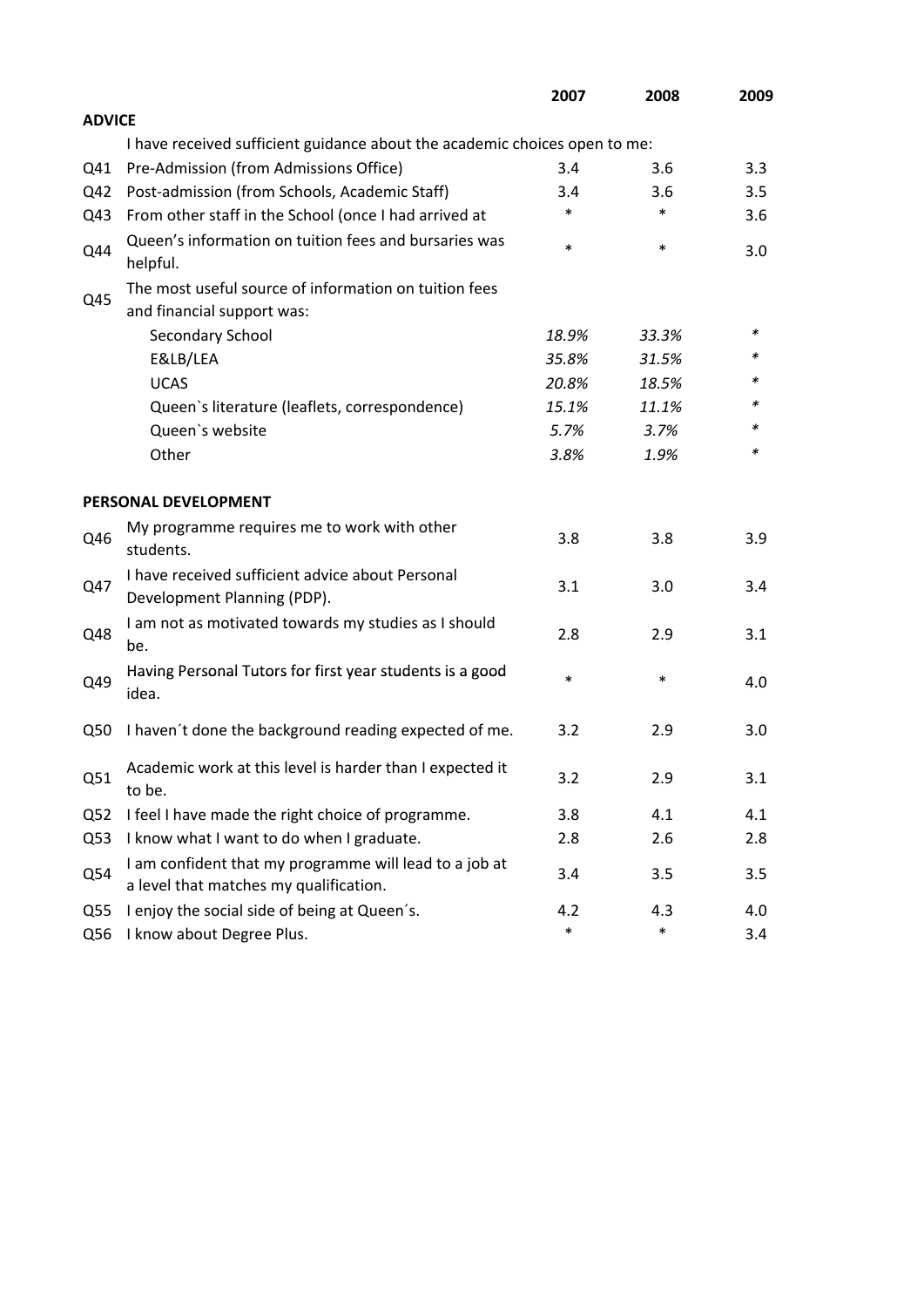|     |                                                                        | 2007  | 2008  | 2009  |
|-----|------------------------------------------------------------------------|-------|-------|-------|
|     | <b>ORGANISATION AND MANAGEMENT</b>                                     |       |       |       |
|     | How many hours of time-tabled classes (eg, lectures,                   |       |       |       |
| Q57 | tutorials, seminars, practicals) have you had scheduled                |       |       |       |
|     | $0-6$                                                                  | 0.0%  | 0.0%  | 2.1%  |
|     | $7 - 12$                                                               | 88.7% | 81.5% | 87.2% |
|     | $13 - 18$                                                              | 11.3% | 18.5% | 10.6% |
|     | 19-24                                                                  | 0.0%  | 0.0%  | 0.0%  |
|     | $25+$                                                                  | 0.0%  | 0.0%  | 0.0%  |
|     | How many days per week during term-time do you                         |       |       |       |
| Q58 | typically come to Queen's to study?                                    |       |       |       |
|     | 1                                                                      | 0.0%  | 1.9%  | 2.2%  |
|     | $\overline{2}$                                                         | 7.5%  | 0.0%  | 6.5%  |
|     | 3                                                                      | 15.1% | 13.0% | 10.9% |
|     | 4                                                                      | 60.4% | 55.6% | 67.4% |
|     | $5+$                                                                   | 17.0% | 29.6% | 13.0% |
|     |                                                                        |       |       |       |
|     | <b>STUDY LIFE BALANCE</b>                                              |       |       |       |
| Q59 | Where are you living while you are attending Queen's?                  |       |       |       |
|     | At Home                                                                | 41.5% | 33.3% | 59.6% |
|     | Other private accommodation                                            | 28.3% | 14.8% | 19.1% |
|     | University run accommodation                                           | 30.2% | 51.9% | 21.3% |
|     | Have you been required to take on employment (part-                    |       |       |       |
| Q60 | time, full-time) to finance yourself through university?               |       |       |       |
|     | % "Yes"                                                                | 60.4% | 75.9% | 78.7% |
|     | Please select the number of hours you work in your job                 |       |       |       |
| Q61 | per week:                                                              |       |       |       |
|     | $1 - 5$                                                                | 6.3%  | 12.2% | 10.8% |
|     | $6 - 10$                                                               | 31.3% | 34.1% | 24.3% |
|     | $10 - 15$                                                              | 46.9% | 43.9% | 43.2% |
|     | 16-20                                                                  | 12.5% | 4.9%  | 21.6% |
|     | $21 - 25$                                                              | 3.1%  | 4.9%  | 0.0%  |
|     | $26+$                                                                  | 0.0%  | 0.0%  | 0.0%  |
| Q62 | I find it difficult to balance academic and other commitments such as: |       |       |       |
|     | Social Life                                                            | 3.3   | 3.4   | 3.3   |
|     | Work (part-time, full-time)                                            | 3.2   | 3.1   | 3.1   |
|     | Caring for others (parent, partner, children)                          | 3.2   | 3.4   | 3.5   |